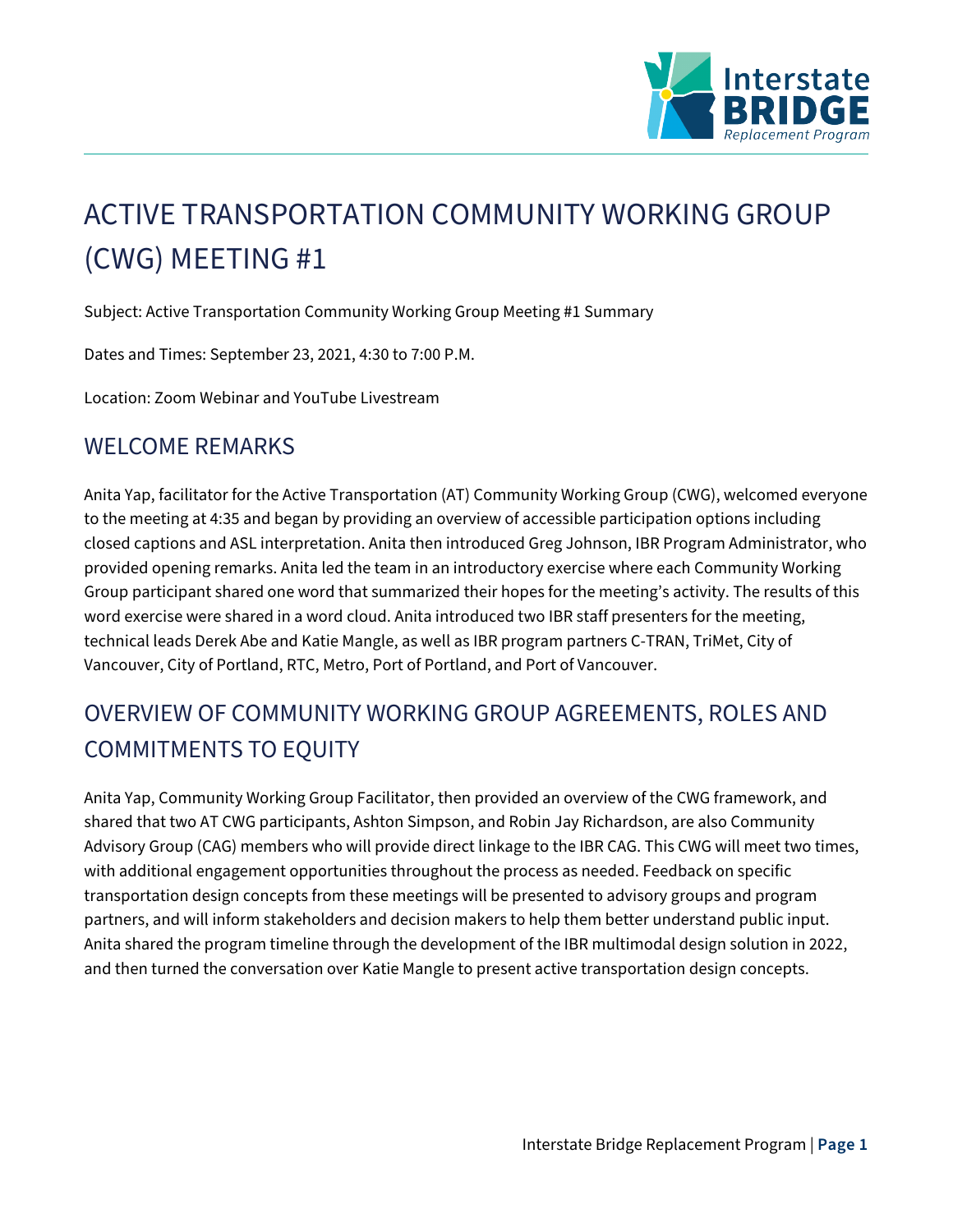

# ACTIVE TRANSPORTATION PROGRAM OVERVIEW, CONTEXT, AND FRAMEWORK

Katie Mangle, IBR Technical Lead, began by introducing the technical team's approach to active transportation designs. Katie expressed a commitment by the technical team to an inclusive approach to the team's design concepts. Katie expressed that the program's accessible transportation designs are intended to be accessible for all, in addition to providing opportunities for motor vehicle users to engage with alternate active transportation.

Katie then described the extent of the program area and focused the scope of the day's discussion – understanding user experience and access; identifying desire lines and key connections both regionally and locally; and comparing options in key active transportation nodes, also known as "focus areas".

Katie then provided a further exploration of the active transportation design framework. She defined "user experience" as the "level of comfort" at the intersection of user environment, experience, and effort. "Access" was described as ways that users can reach different areas and amenities in the program area. Katie then opened the discussion for questions. One participant asked if e-mobility, such as electric scooters and golf carts, are within the scope of the program's design. Katie responded that electric scooters and bikes, also known as micro-mobility, are within the scope of the design concepts being presented, while golf carts are somewhat different and have not had explicit consideration in the design concepts so far. She then asked participants to prepare three pieces of scrap paper with a smiling face, a neutral face, and a frowning face to engage with the next portion of the presentation. Katie then introduced Derek Abe to lead the interactive session.

# INTERACTIVE SESSION: DESIGNING FOR PEOPLE WALKING, BIKING AND ROLLING

Derek invited participants to participate in a visual preference survey of different active transportation design concepts.

## Bridge Access

Derek shared a series of images depicting bridge access options, and asked for participants to share their favorable, neutral, or unfavorable responses by showing their responses to the camera.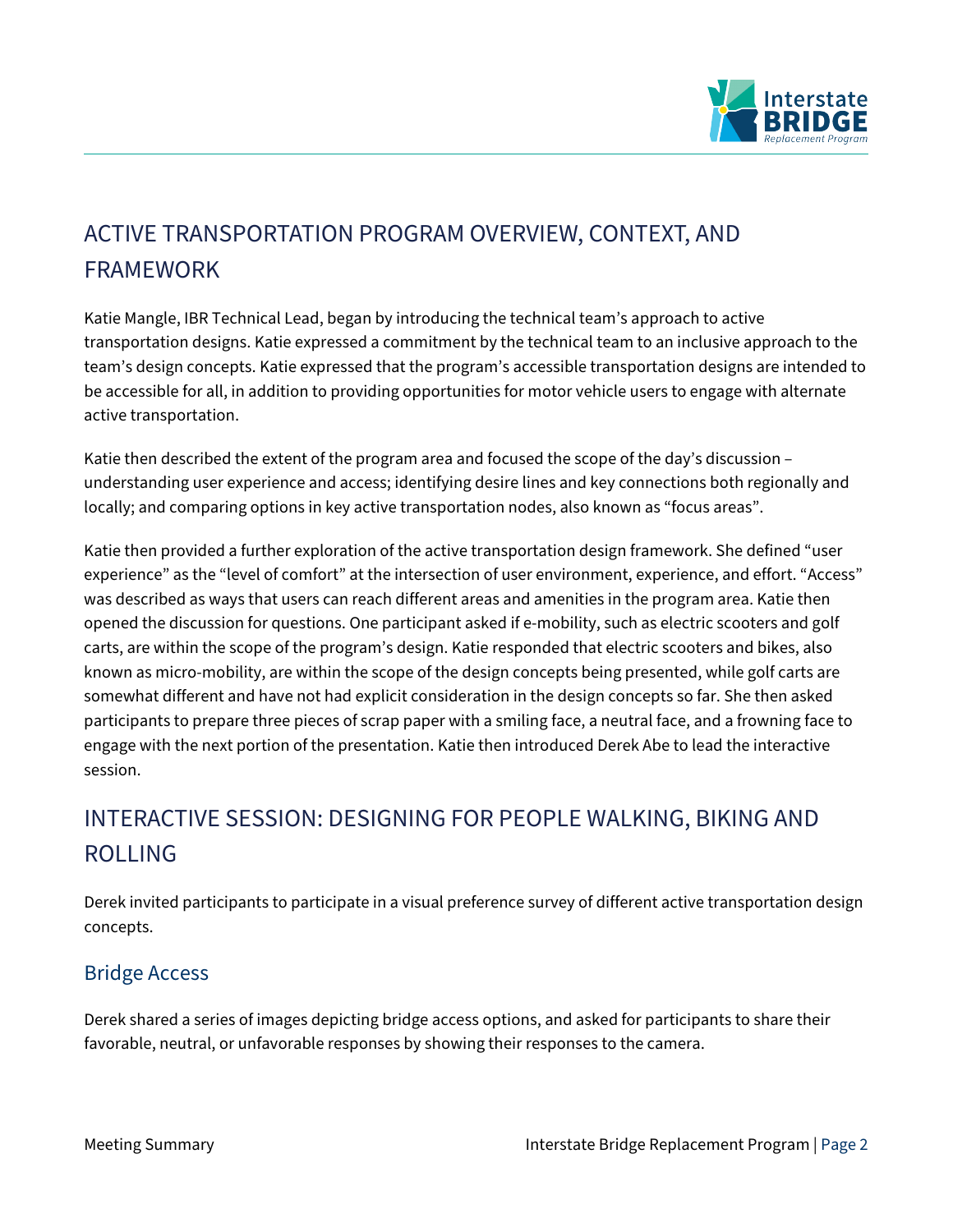

- The first image depicted a raised sidewalk bordered by a bike path with metal railings on both sides of the pathway. The group had a mixed response, with 2 favorable responses, 5 neutral responses, and 4 unfavorable responses.
- The second image depicted a ramp with metal railings on both sides of the pathway, but without a physical height difference between the walking and rolling paths. The group had a mixed to negative overall response, with 1 favorable response, 4 neutral responses, and 6 unfavorable responses.
- The third image depicted a ramp embedded into a grassy hillside with two traffic flows delineated by a dashed painted line, and without rails on the sides of the path. The group had a mixed response, with 2 favorable responses, 6 neutral responses, and 3 unfavorable responses.
- The fourth image depicted a path connection over a railroad without traffic flow delineations, with more architectural detail, including walls on both sides of the path, and a packed-gravel pathway. The group had a mixed to negative response, with 3 favorable responses, 1 neutral response, and 7 unfavorable responses.

Anita then took feedback from the group on the bridge access concepts that had been presented. The group shared specific design feedback, including concerns about accessibility for travelers with vision impairment, path incline for manual wheelchairs, pathway separation for different speed travel, and safety.

### On-Street Walkways

Derek shared a series of images depicting on-street walkways, and asked for participants to share their favorable, neutral, or unfavorable responses by showing their responses to the camera.

- The first image depicted a delineated concrete path with a large retaining wall on one side and a landscape buffer bounded by a railing along the other. The group had mixed to negative overall response, with 1 favorable response, 3 neutral responses, and 7 unfavorable responses.
- The second image depicted a path that would be located next to a roadway without a physical barrier along the road, with painted lines delineating a wider walking lane from a lane subdivided for rolling traffic in opposite directions. The group had a positive overall response, with 6 and a half favorable responses, 3 and a half neutral responses and 1 unfavorable response.
- The third image depicted a combination of walkways delineated by pavers for different forms of travel bordering a transit island on one side and a paved sidewalk on the other. The group had a mixed overall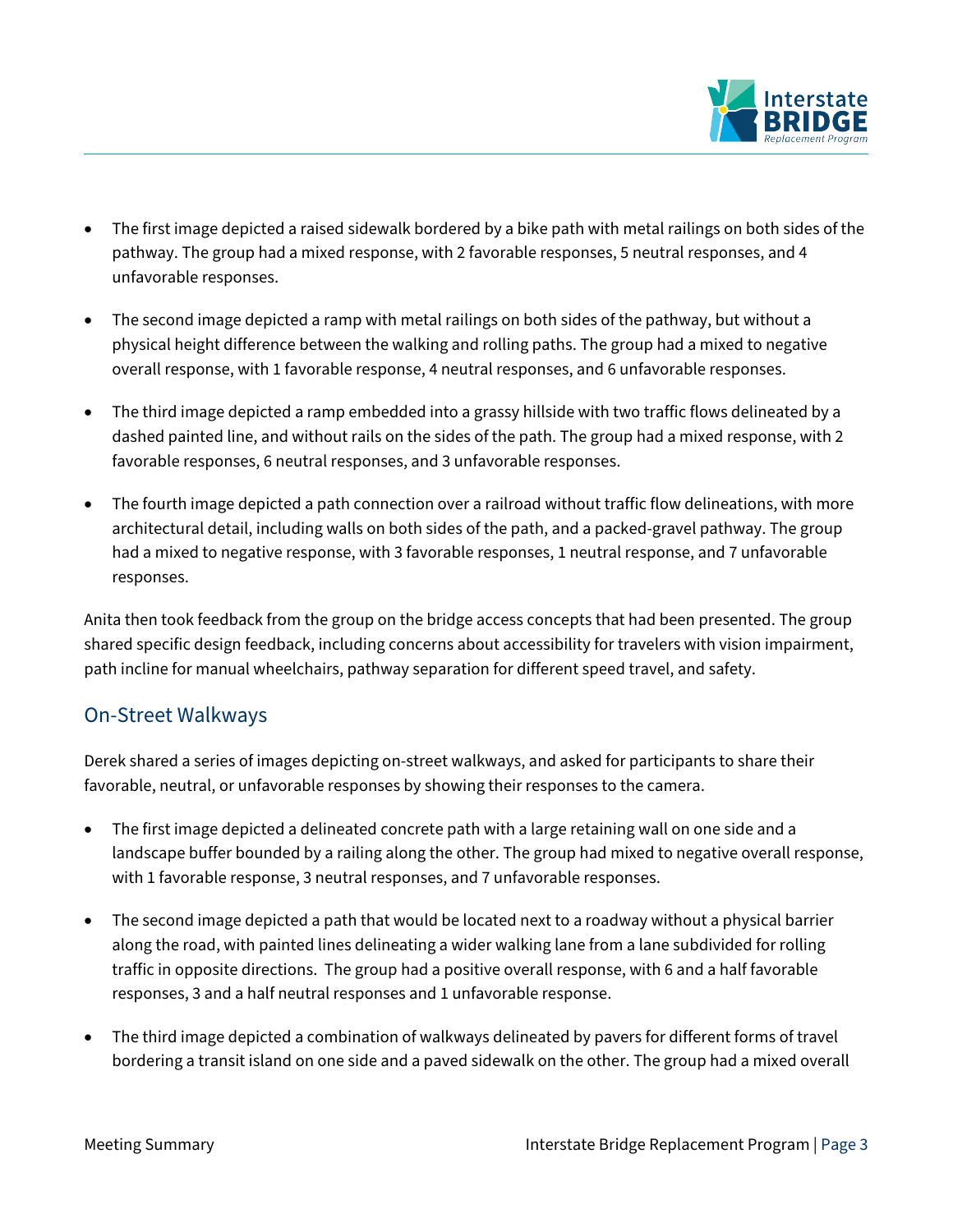

response, with 2 favorable responses, 5 neutral responses, and 3 unfavorable responses. One response was not recorded.

- The fourth image depicted a walkway between a roadway and a delineated pathway for faster travel. The group had a mixed to negative overall response, with 0 favorable responses, 6 neutral responses, and 4 unfavorable responses. One response was not recorded.
- The fifth image depicted a wider walkway including a row a trees down the center with outdoor market kiosks along one side of the wider path, and a larger plaza area on the other side. The group had a positive overall response, with 7 favorable responses, 2 neutral responses, and 1 unfavorable response. One response was not recorded.

Anita then took feedback from the group on the on-street walkway concepts that had been presented. The group shared specific design feedback about the importance of: pathway delineation, visually-impaired accessibility, pathway width, bicycle access, and community space sharing.

#### On-Street Bikeways

Derek shared a series of images depicting on-street bikeways, and asked for participants to share their favorable, neutral, or unfavorable responses by showing their responses to the camera.

- The first image depicted a buffered bike lane, bordered on one side by a three-foot painted buffer running along a roadway and a row of parked cars on the other. The group had a mixed to positive overall response, with 4 favorable responses, 5 neutral responses, and 2 unfavorable responses.
- The second image depicted a protected bike lane, with a slightly raised bikeway bordered on one side by a concrete shoulder running along a roadway and a sidewalk bordering the other. The group had a positive overall response, with 9 favorable responses, 1 and a half neutral responses, and one half of an unfavorable response.
- The third image depicted a two-way separated bikeway, bordered on one side by a painted and raised buffer running along a roadway and a sidewalk on the other. The group had a positive overall response, with 6 favorable responses, 3 neutral responses, and 1 unfavorable response. One response was not recorded.
- The fourth image depicted a bikeway bordered on one side by a landscape strip buffer and a sidewalk delineated by pavers at the same height on the other. The bikeway included intermittent ramps down to,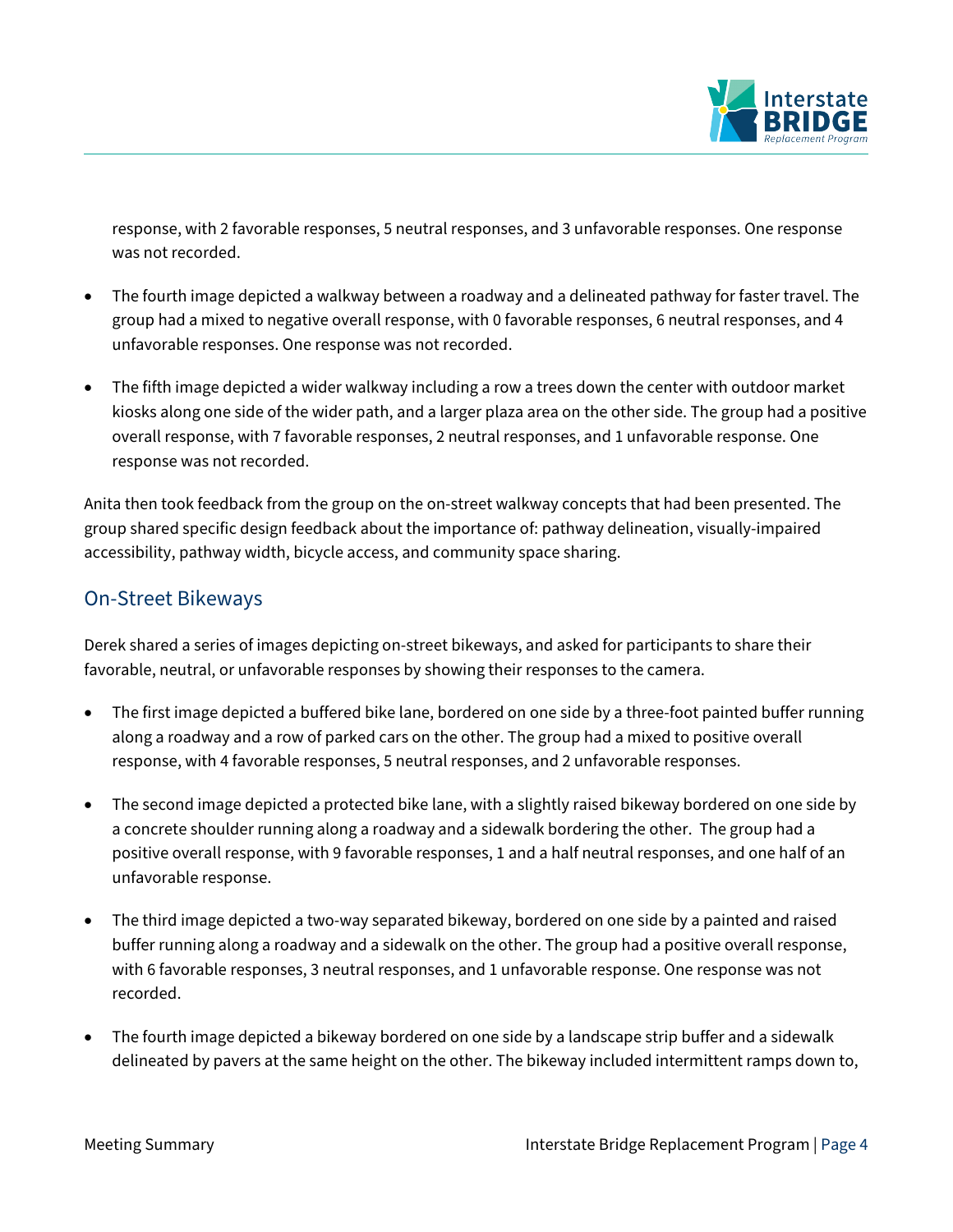

and up from, the level of the roadway at intersections. The group had a positive overall response, with 8 favorable responses, 1 neutral response, and 1 unfavorable response. One response was not recorded.

Anita then took feedback from the group about the on-street bikeway concepts that had been presented. The group shared specific design feedback including: concern about negative climate impacts from rainwater runoff, interest in the width of sidewalks for pedestrians, desire for physical barriers to support bike safety, support for street cleaner access being prioritized, concern about proximity of cyclers to parked vehicles, and importance of wayfinding for vehicular awareness of bikeways.

### Shared Use Path

Derek shared a series of images depicting shared use paths, and asked for participants to share their favorable, neutral, or unfavorable responses by showing their responses to the camera.

- The first image depicted a wide path with two-way bicycle lanes bordered by a painted buffer, with a twoway pedestrian path on the other side of the painted buffer. The group had a positive overall response, with 9 favorable responses, 2 neutral responses, and 0 unfavorable responses.
- The second image depicted a path bordering a raised buffer along a roadway which passed under a road structure. The group had a mixed to negative overall response, with 2 favorable responses, 4 neutral responses, and 4 unfavorable responses. One response was not recorded.
- The third image depicted a path bordered on one side by a one-foot buffer along a sidewalk and a commercial area on the other. The group had a positive overall response, with 9 favorable responses, 1 neutral response, and 1 unfavorable response.
- The fourth image depicted a wide path with multiple materials used to delineate different path uses, with shoulders bordering either side of the path, including a sidewalk and bikeway. The group had a positive overall response, with 8 favorable responses, 2 neutral responses, and 1 unfavorable response.
- The fifth image depicted a simple winding asphalt path with gravel shoulders that lead into a grassy hillside. The group had a negative overall response, with 1 favorable response, 4 neutral responses, and 6 unfavorable responses.

Anita then took feedback from the group on the shared-use path concepts that had been presented. The group shared specific design feedback including: interest in the multiuse designs, concern about curved path shapes negatively impacting bicycle safety, concern about path accessibility for cleaners, and desire for wider pathways.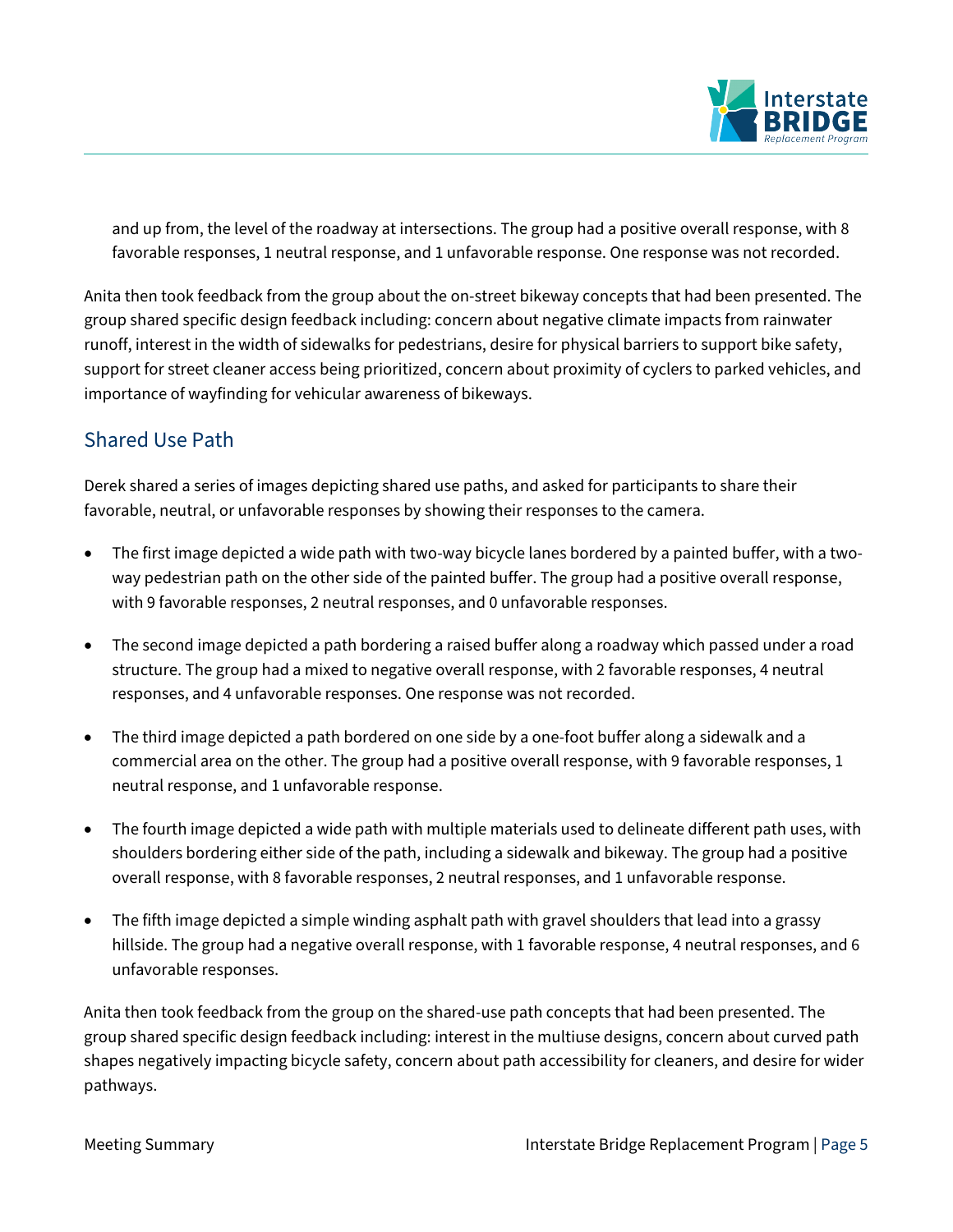

Anita invited participants to report back to the meeting after a 10-minute break.

# MOVE TO BREAKOUT ROOMS AFTER REVIEWING ACTIVE TRANSPORTATION ANALYSIS MAPS

Anita welcomed the participants back to the working group. Katie and Derek introduced maps of existing active transportation networks and multiuse paths. The first map showed the bicycle network through north Portland's Hayden Island and Marine Drive areas; the second map showed the bicycle network through south Vancouver; the third map showed a high-level depiction of the major desire lines for pedestrians traffic flows; the fourth map showed a high-level depiction of the major desire lines for bicycle traffic flows.

Using the four active transportation analysis maps for supporting context, the Community Working Group then split into two breakout rooms to discuss existing conditions, existing and planned networks, and major gaps; desire lines; and major active transportation connections the program is considering addressing. Breakout room discussion leaders also posed questions to the groups for feedback: "Did we miss anything in the maps?" and "What are the most important destinations to connect to?".

#### Breakout Room 1

Led by Derek Abe, with IBR support staff Zander Arnold taking notes:

- Desire for directional arrows should depend on traffic flow.
- Questions about existing data on path usage, travel speed, and meandering pedestrians.
- Emphasis on the importance of the Columbia Slough Trail for bicycle travel to Vancouver Avenue.
- Question about the future connectivity or segmentation of the Delta Park area.
- Comment about how different user types may use a shared use path differently. How will directional arrows accommodate these differences?
- Concern about C-TRAN bus connections leaving Vancouver.
- Desire for consideration of morning and evening traffic flows.

### Breakout Room 2

Led by Katie Mangle, with IBR support staff Jennifer Lutman taking notes:

- Desire to consider cyclists traveling from Portland to Vancouver Lake.
- Desire to discuss noise and elevators at the next meeting.
- Interest in how bridge height will affect two-way travel across the bridge.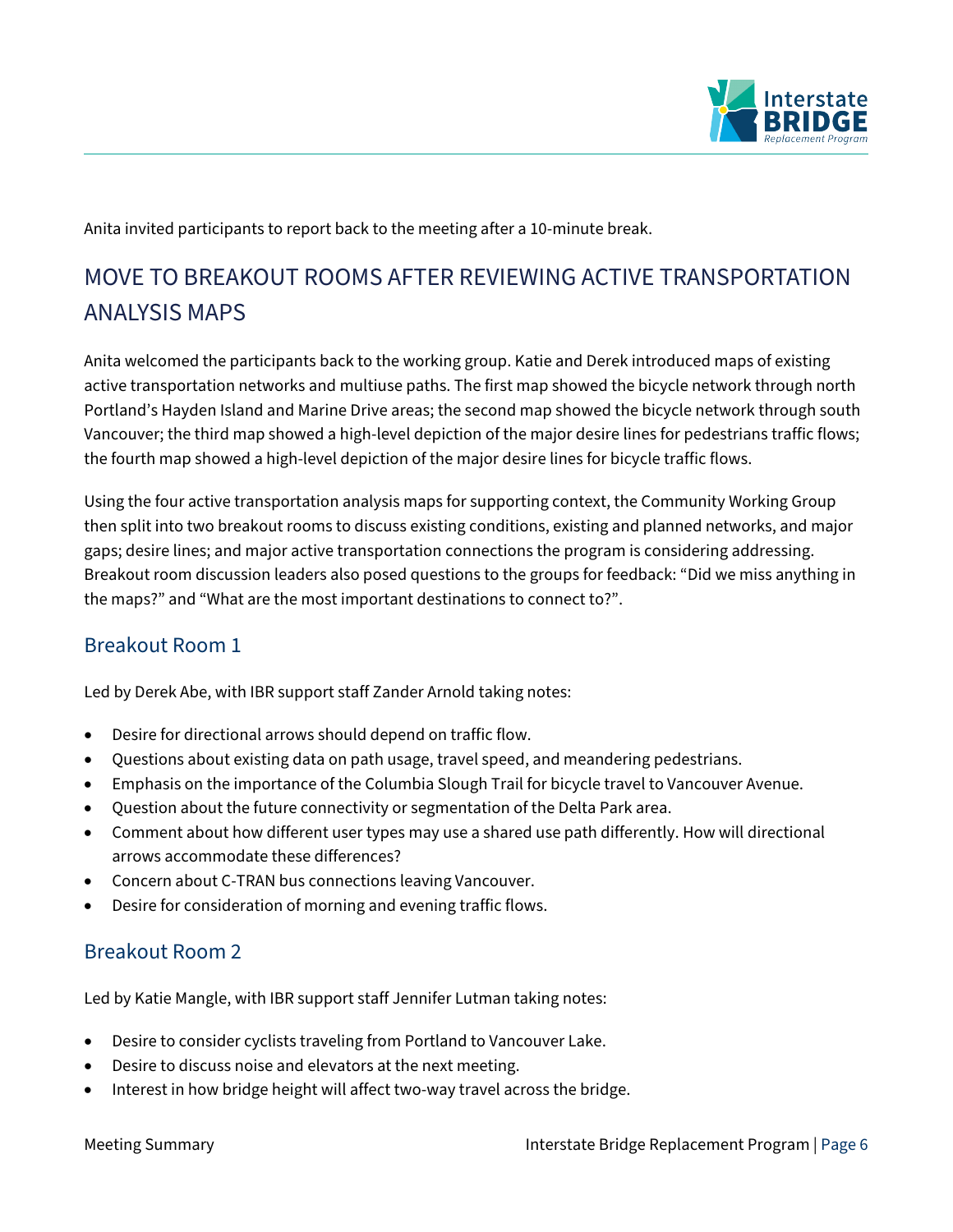

- Desire to integrate existing plans and projects into the IBR design.
- Observation that bike and pedestrian flows affect one another.
- Question about what will happen with existing active transportation structures after construction.
- Support for bike lanes passing underneath roadways.
- Emphasis that transit intersections are very important for safe and comfortable facilities.
- Desire for bridge height to be sufficient for marine traffic as well as low enough for air traffic.
- Desire for clear spaces under the bridge.
- Observation that weather and lighting will influence transportation choices.
- Question about accessing Portland transit connections.
- Concern that a covered path may attract unhoused people and affect usage.

# REPORT OUT FROM GROUPS

The participants returned from breakout rooms. Anita invited one participant from each group to share their discussion with the group.

## WRAP UP

Anita shared additional engagement opportunities with the group including upcoming advisory group meetings, social media, and the program newsletter, as well as links to the recording of this meeting, meeting material presented, and the program information library. Anita reminded participants about the date and time of the next Active Transportation meeting on Thursday, October 28<sup>th</sup>, 2021 from 4:30-7:00 PM.

Anita thanked the participants for their time and adjourned the meeting at 7:00 PM.

## MEETING PARTICIPANTS

| <b>Attendees</b>     | Role/Organization                             |
|----------------------|-----------------------------------------------|
| Alyson Day           | At-Large Community Participant                |
| Barbara Fields       | At-Large Community Participant                |
| Marlin Brinkley      | Clark County Bicycle and Pedestrian Committee |
| <b>Guthrie Straw</b> | Oregon Environmental Council                  |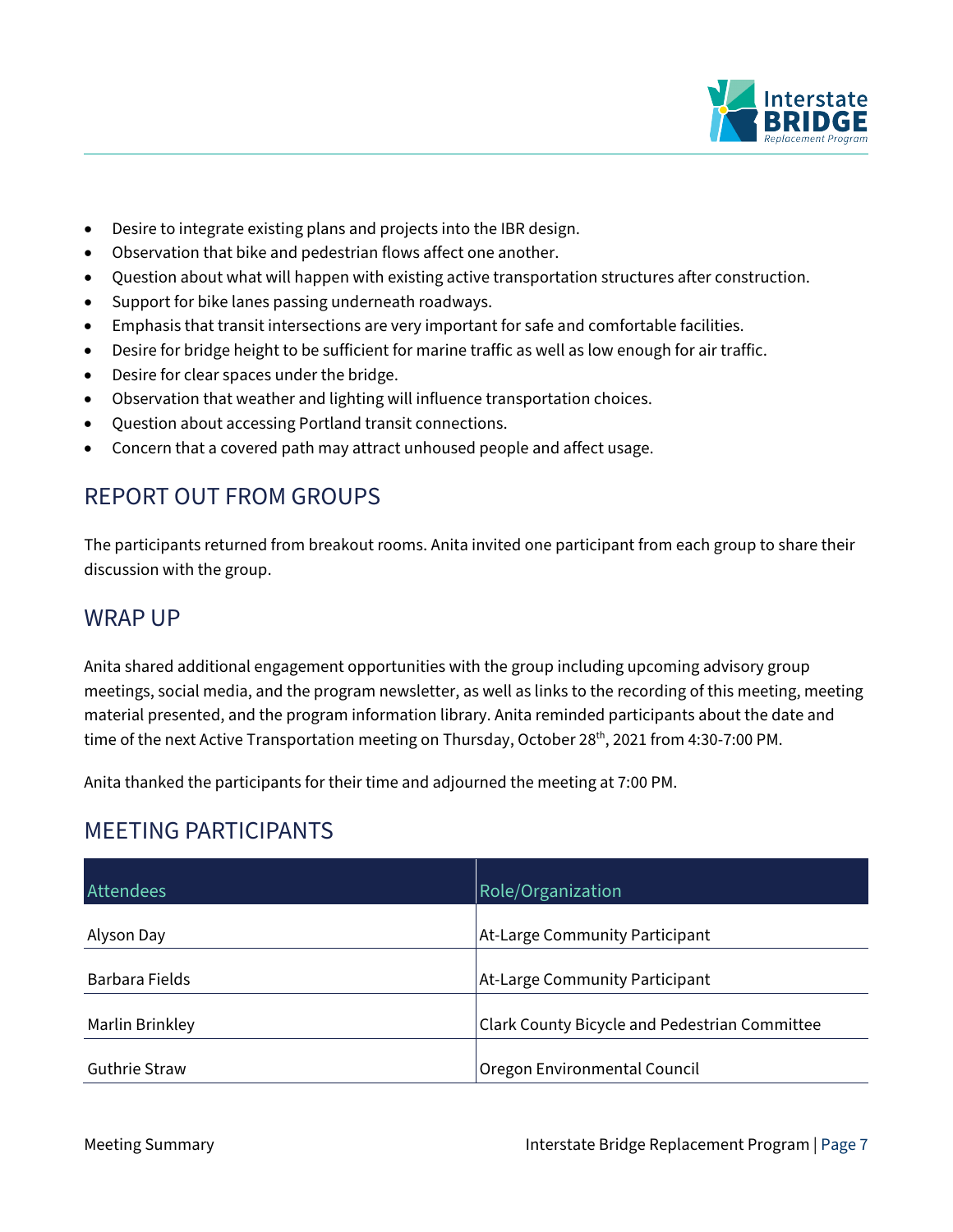

| Attendees             | Role/Organization                             |
|-----------------------|-----------------------------------------------|
| Jan Campbell          | TriMet Committee on Accessible Transportation |
| Jennifer Koozer       | <b>TriMet</b>                                 |
| Jim Hagar             | Port of Vancouver                             |
| Katherine Kelly       | City of Vancouver                             |
| <b>Ken Williams</b>   | At-Large Community Participant                |
| Marian Rhys           | At-Large Community Participant                |
| Mark Raggett          | Portland Pedestrian Advisory Committee        |
| <b>Michael Newton</b> | At-Large Community Participant                |
| Robin Richardson      | <b>CAG Member</b>                             |
| <b>Taylor Eidt</b>    | C-TRAN                                        |
| <b>Tom Baltes</b>     | At-Large Community Participant                |

# Facilitators and Presenters

| Attendees    | Role/Organization                |
|--------------|----------------------------------|
|              |                                  |
| Anita Yap    | Facilitator                      |
|              |                                  |
| Derek Abe    | IBR Technical Lead/Presenter     |
|              |                                  |
| Greg Johnson | <b>IBR Program Administrator</b> |
|              |                                  |
| Katie Mangle | IBR Technical Lead/Presenter     |